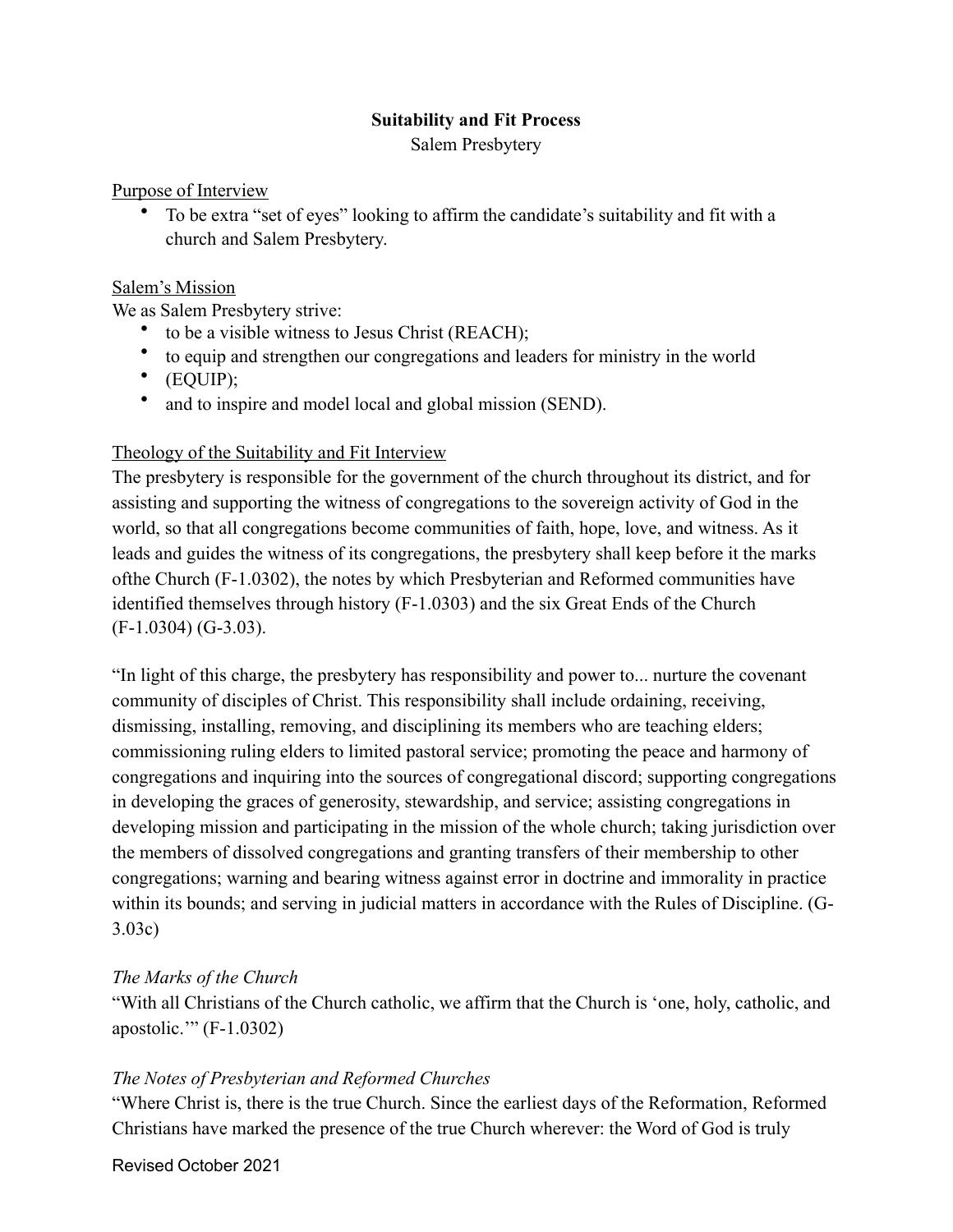preached and heard, the Sacraments are rightly administered, and ecclesiastical discipline is uprightly ministered." (F-1.0303)

# *The Great Ends of the Church*

"The great ends of the Church are:

- the proclamation of the gospel for the salvation of humankind;
- the shelter, nurture, and spiritual fellowship of the children of God;''
- the maintenance of divine worship;<br>• the preservation of the truth:
- the preservation of the truth;
- the promotion of social righteousness; and
- the exhibition of the Kingdom of Heaven to the world." (F-1.0304)

### Suitability and Fit Process

- 1. When the top 2-3 candidates have been identified by the PNC (or the Session/Transition Team in the case of Temporary positions), and before they are invited for on-site interviews, their names and Presbytery affiliation are given to the General Presbyter (GP) who will contact the candidates' presbytery to perform a Presbyter-Presbyter executive check. Assuming the way be clear, the GP will give the PNC permission to invite top candidates for in-person interviews. Under no circumstances should there be further conversation with candidates until the Presbyter-Presbyter check is complete.
- 2. When the PNC has narrowed its search and plans to bring its final candidates to the field for an on-site interview, they contact the COM Task Force on Transitions in Ministry at least ten days before the scheduled visit. This will allow the Task Force Moderator to confirm that there will be adequate representation of the Task Force at the interview. The PNC should allow up to an hour for the COM Task Force on Transitions in Ministry to interview the candidate(s) for suitability and fit. The Liaison will arrange for this to take place, inviting all members of the Task Force, making sure that they have a copy of the candidate's PIF, the candidate's Journey of Faith and Faith Statement, and the church's MIF in advance of the meeting. The General Presbyter may attend. The COM Task Force on Transitions in Ministry may interview the candidate and PNC separately. Please note that this is a highly confidential process.
- 3. The Members of the COM Task Force shall have reviewed (a.) the Five Year Financial Projection supplied to the COM by the church and (b.) the church's Mission Study (or summary). The reports Exit Interviews and/or Transitional Pastor may be reviewed.
- 4. The interview which may take place in person at a mutually agreeable location, or via Zoom - will
	- a. Seek to ensure that the competencies of the candidate (in the PIF) and the leadership qualities required of the church (in the MIF) are compatible,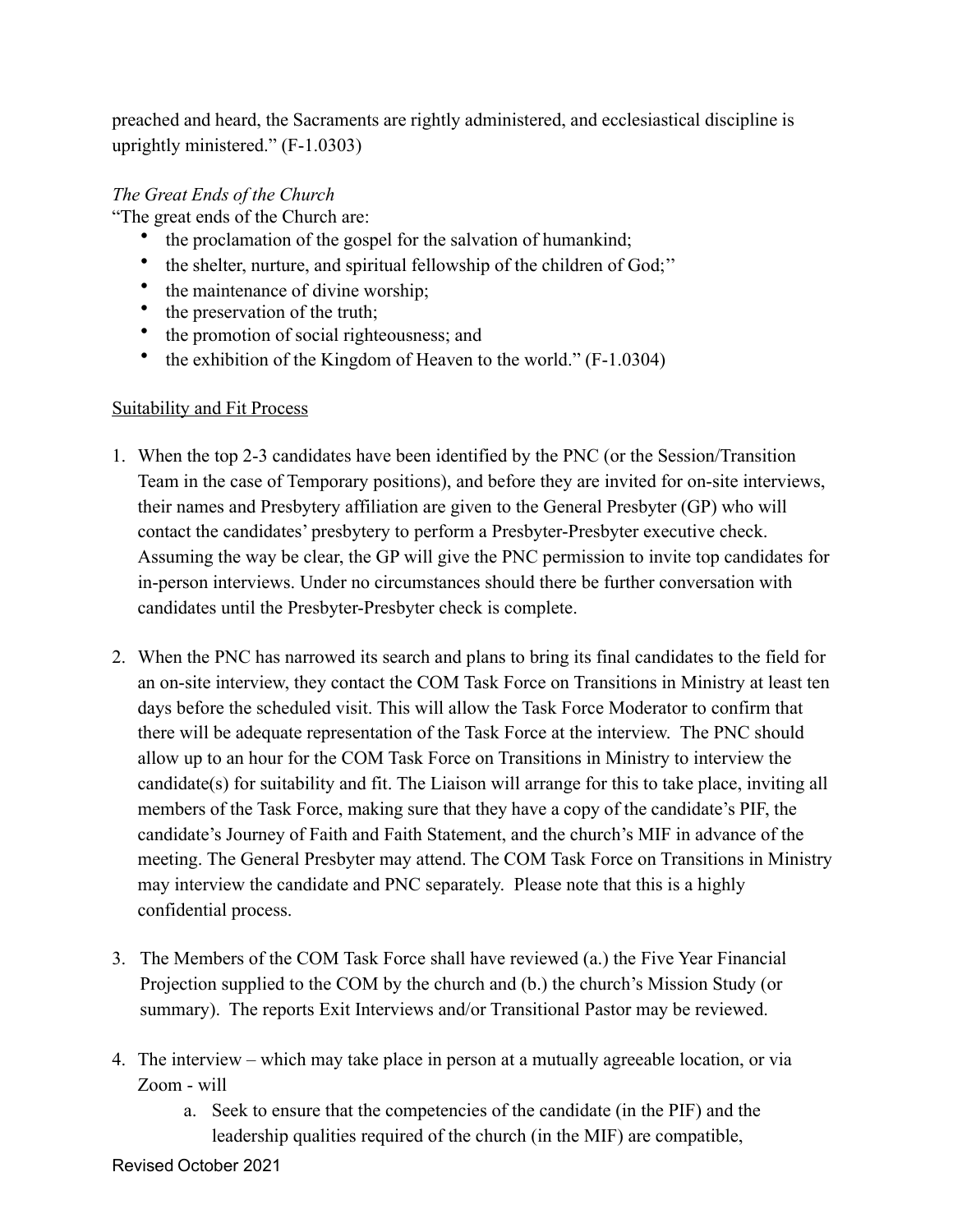- b. Ask probing questions that PNC's sometime don't ask, and
- c. Determine whether this person intends to be a faithful presbyter fulfilling God's mission in Salem Presbytery and the Presbyterian Church (USA).

Format of the Interview

- 1. Open with prayer
- 2. Introductions
	- a. COM Task Force members state name, church they serve and in what capacity (elder/minister)
	- b. PNC members state name, and role on committee
	- c. Candidate shares name
- 3. Purpose of meeting meeting facilitator (usually the COM Task Force on Transitions in Ministry Moderator) states purpose of meeting is to be extra 'set of eyes' looking to affirm the candidate's suitability with church and Presbytery. The interview will focus only on the candidate present. The COM Task Force is interested in ensuring a successful call for both the congregation and the candidate. The Task Force will ask a series of questions of the PNC and the candidate, some of them may duplicate what PNC and candidate have already talked about with each other. The Task Force will answer any questions posed by the candidate or the PNC.
- 4. Suggested questions are listed below. There is no particular order to the questions; the first two questions below provide a good starting point. All Task Force members present should participate in the interview.
- 5. When there no more questions from the COM Task Force, PNC, or candidate, close interview with prayer so that COM members may meet separately and vote.
- 6. The COM Task Force on Transitions in Ministry will communicate to the PNC its assessment ofthe current candidate's suitability and fit. No comparisons will be made with other candidates. If the COM finds the match suitable, the PNC may proceed with their process, considering this and other candidates.
- 7. If the candidate has not been approved by the appropriate COM Task Force, but the PNC still thinks the candidate is appropriate, the PNC may appeal the decision to the COM Leadership Team as a whole. The COM Task Force will be allowed to address the COM Leadership Team first, sharing its concerns and conclusion, then the PNC will be allowed to address the COM Leadership Team to make their case for the candidate.

If the entire COM approves the candidate, then the process will go forward. If the COM Leadership Team sustains the decision of the COM Task Force, then the PNC will have to decide whether it wants to start over or present the call to Presbytery with the negative recommendation about the call from the COM.